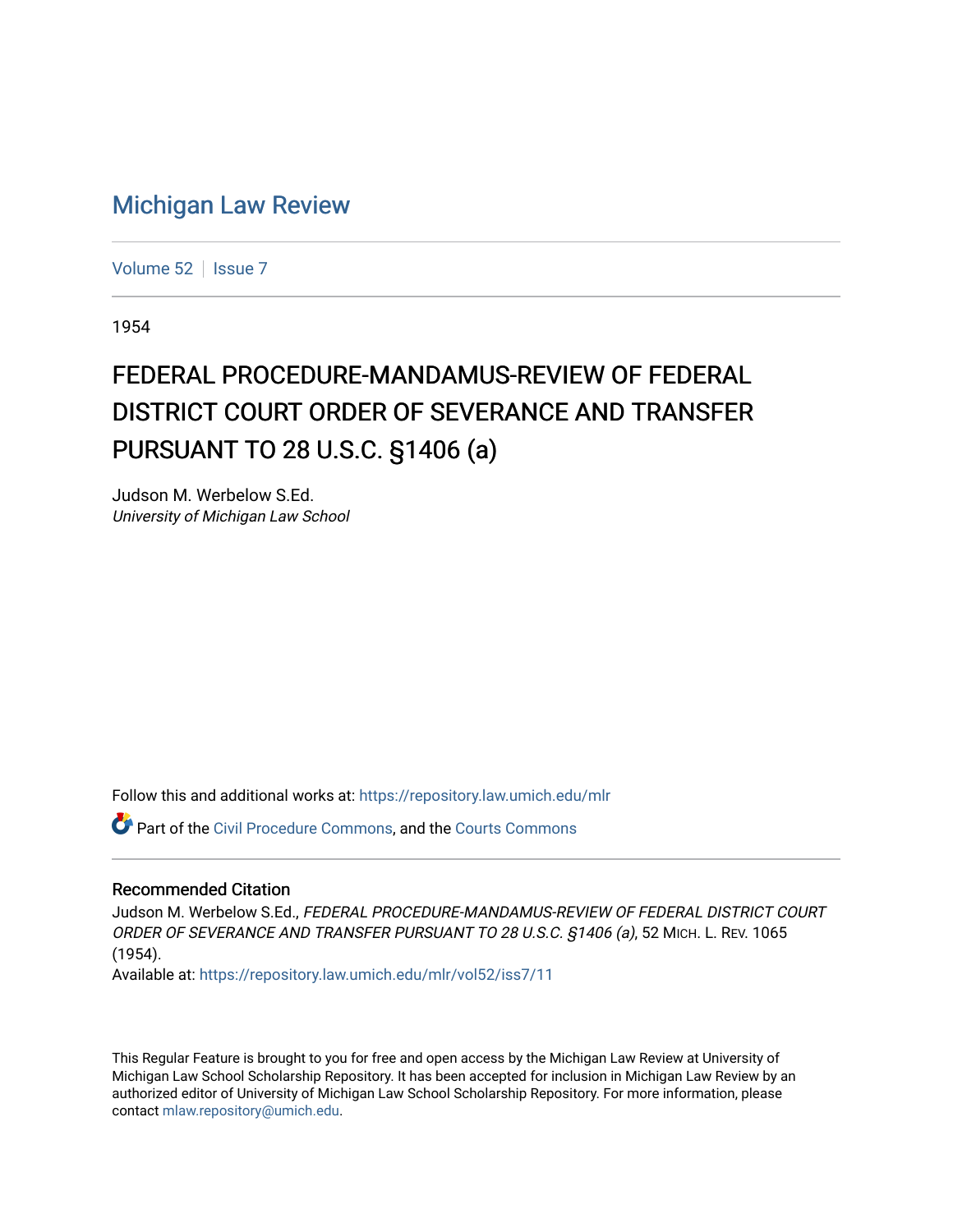FEDERAL PROCEDURE-MANDAMUS-REVIEW OF FEDERAL DISTRICT COURT ORDER OF SEVERANCE AND TRANSFER PURSUANT TO 28 U.S.C. \$1406 (a)-Petitioner instituted a treble damage suit alleging violation of the antitrust laws in the Federal District Court for the Southern District of Florida, naming the insurance commissioner of Georgia, the insurance commissioner of Florida, and four insurance companies residing and doing business in the Southern District of Florida as defendants. The Georgia insurance commissioner, who was personally served in the Northern District of Florida, entered a special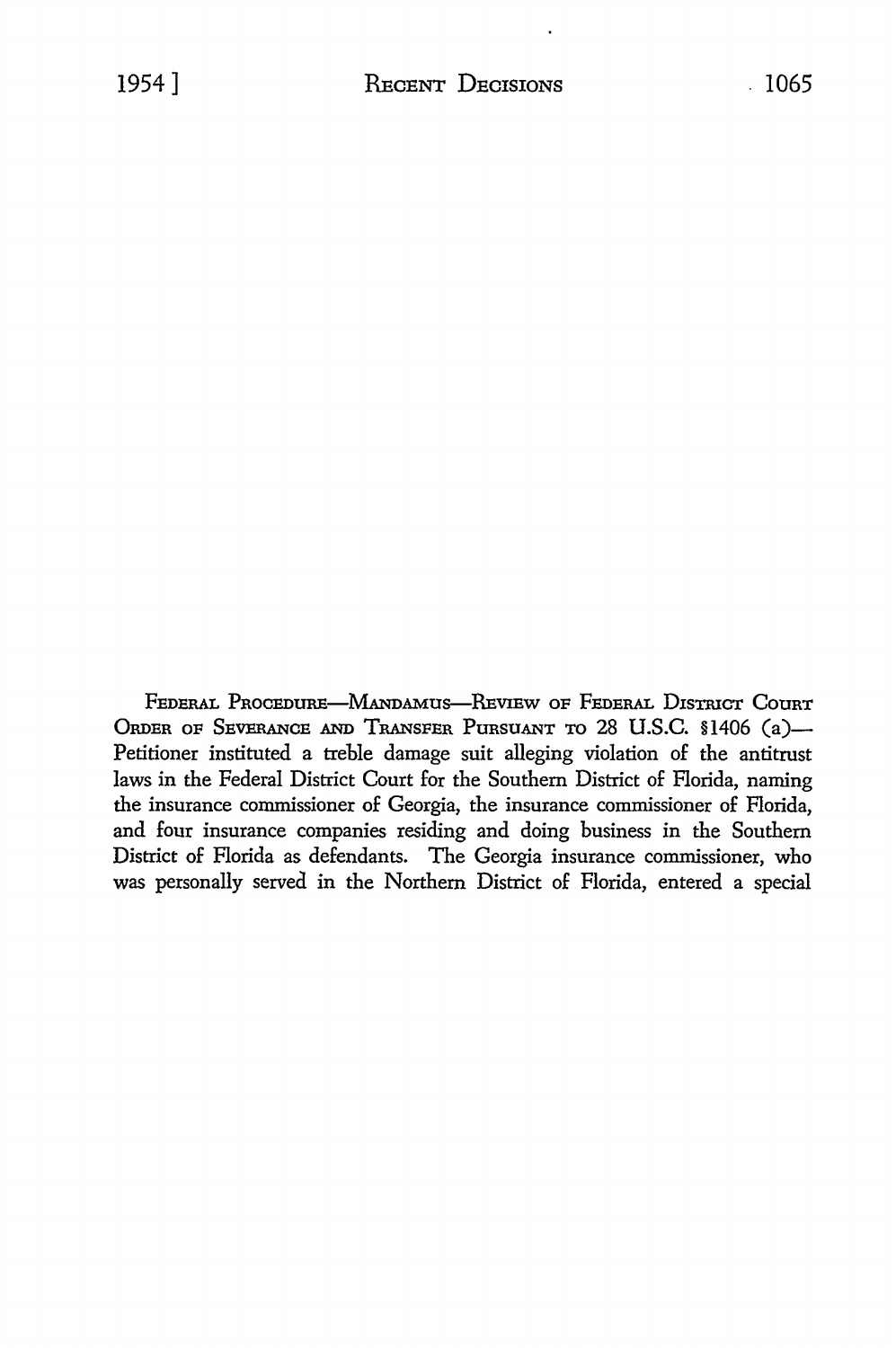appearance to dismiss the action for improper venue. Petitioner contended that the Georgia commissioner was "found or has an agent"1 in the Southern District of Florida on the theory that co-conspirators are each other's agents, and since other members of the alleged conspiracy were in the Southern District of Florida, venue in that district was proper as to all defendants. Respondent judge held that as to the Georgia commissioner venue was improper and ordered a severance and transfer of the action against him to the Northern District of Georgia where said commissioner resided.<sup>2</sup> A petition to the Court of Appeals for the Fifth Circuit for a writ of mandamus to compel the district court in Florida to vacate and set aside the order of severance and transfer was dismissed as an inappropriate remedy.8 On certiorari the Supreme Court *held,* affirmed. The writ was not necessary or appropriate in aid of the court's jurisdiction and it was not clear that appeal provided an inadequate remedy. Justices Frankfurter, Jackson, and Minton dissented on the ground that the respondent judge appeared to be so clearly correct that certiorari should not have been granted and therefore the case should have been dismissed without opinion. *Bankers Life and Casualty* Co. *v. Holland,* 346 U.S. 379, 74 S.Ct. 145 (1953).

The federal courts are empowered to issue writs of mandamus when necessary or appropriate in aid of their respective jurisdictions,<sup>4</sup> but will do so only when the remedy of appeal is clearly inadequate.5 Judicial interpretation of the phrase "in aid of their respective jurisdictions" has been so inconsistent that the cases would seem to be irreconcilable.<sup>6</sup> It appears that when a petitioner convinces a federal court that review by appeal is extremely inadequate the writ will be granted and the requirement that it aid the court's jurisdiction will be found to be satisfied.<sup>7</sup> Although this requirement is often

<sup>1</sup> 15 U.S.C. (1946) §15: "Any person who shall be injured in his business or property by reason of anything forbidden in the antitrust laws may sue therefor in any district an agent...."<br><sup>2</sup> 28 U.S.C. (Supp. V, 1952) §1406(a): "The district court of a district in which

is filed a case laying venue in the wrong division or district shall dismiss, or if it be in the interest of justice, transfer such case to any district or division in which it could have been brought."<br>
<sup>3</sup> In re Bankers Life & Casualty Co., (5th Cir. 1952) 199 F. (2d) 593.

 $4.28$  U.S.C. (Supp. V, 1952)  $$1651(a):$  "The Supreme Court and all courts established by Act of Congress may issue writs necessary or appropriate in aid of their respective jurisdictions and agreeable to the usages and principles of law."

5 Ex parte Fahey, 332 U.S. 258, 67 S.Ct. 1558 (1947).

<sup>6</sup>50 CoL. L. REv. 537 (1950); 31 MicH. L. REv. 996 (1933); 33 CoL. L. REv. 366 (1933); 34 CoL. L. REv. 899 (1934); BLUME AND JOINER, CASES ON JURISDICTION AND JUDGMENTS 201 (1952).

<sup>7</sup> In GO-Two Fire Equipment Co. v. Barnes, (7th Cir. 1952) 194 F. (2d) 410, affd. 344 U.S. 861, 73 S.Ct. 102 (1952), a petition for mandamus was granted ordering a federal district court to exercise its discretion by either dismissing the case or transferring it to another district or division. The court said that the question of its power to issue mandamus need not be discussed because it was not contested by the respondent. A writ of mandamus was issued in Paramount Pictures v. Rodney, (3d Cir. 1951) 186 F. (2d) 111, cert. den. 340 U.S. 953, 71 S.Ct. 572 (1951), ordering the federal district court in Delaware to transfer certain actions to a district court in Texas. Wiren v. Laws, (D.C. Cir. 1951) 194 F. (2d) 873, indicated that the court had power to issue a writ to prevent a